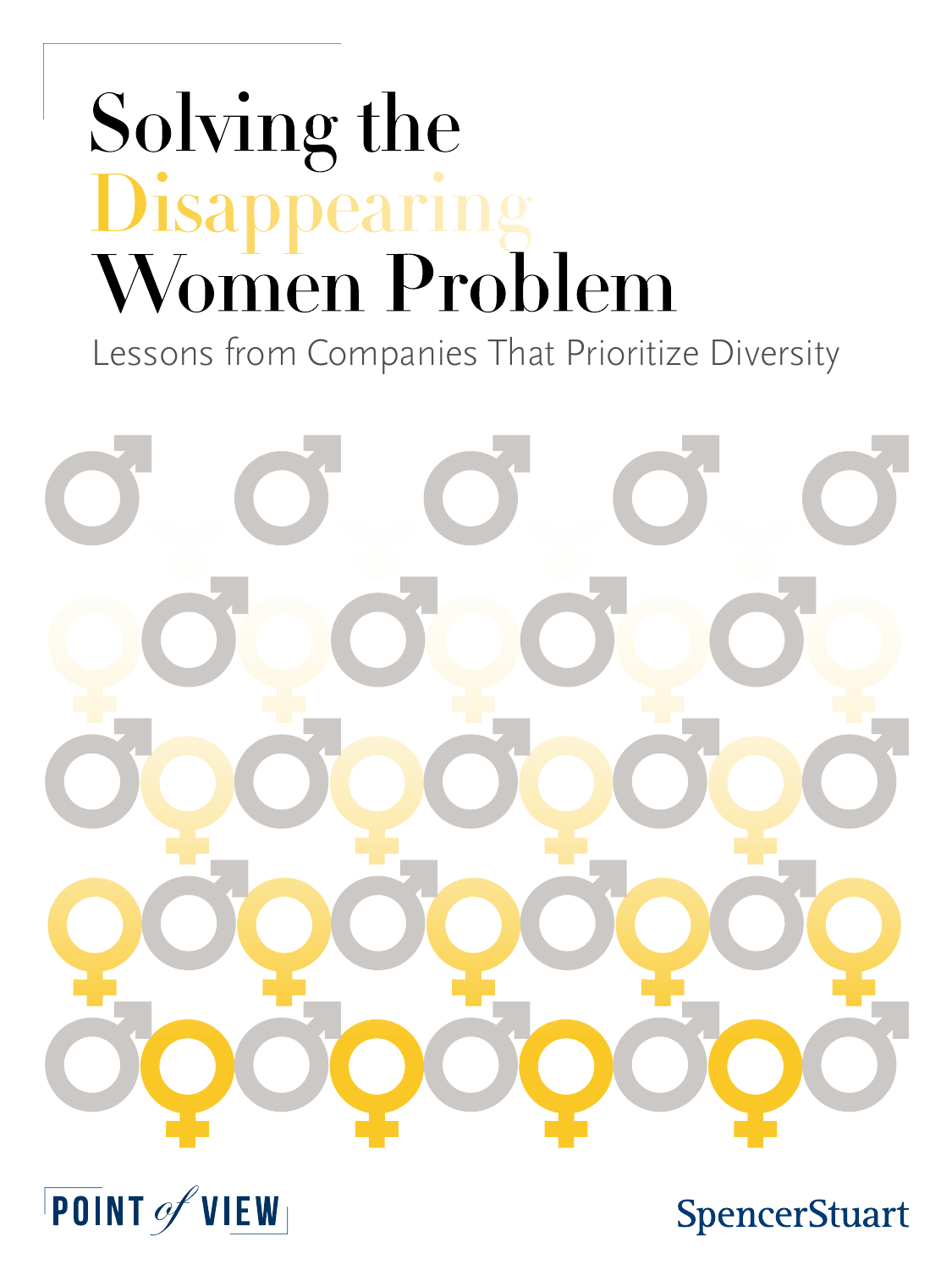ender diversity continues to be a hot topic: The hiring and<br>firing of female CEOs, milestones in the number of women<br>in corporate boardrooms and C-suites, and new initiatives<br>aimed at promoting more women into leadership a firing of female CEOs, milestones in the number of women in corporate boardrooms and C-suites, and new initiatives aimed at promoting more women into leadership are regularly covered in the news.

In the past year, asset managers BlackRock and State Street Global Advisors made news in corporate governance circles when they announced that they voted against directors of boards where there was a lack of gender diversity. Companies as different as Accenture and BHP Billiton pledged to achieve a gender-balanced workforce by 2025. And, following models such as the 30% Club in the U.K. and Australia's Male Champions of Change, a diverse group of U.S. business leaders announced the Paradigm for Parity coalition, an organization committed to achieving gender parity across all levels of corporate leadership and providing a roadmap for increasing the number of women in leadership positions.

POINT OF VIEW 2018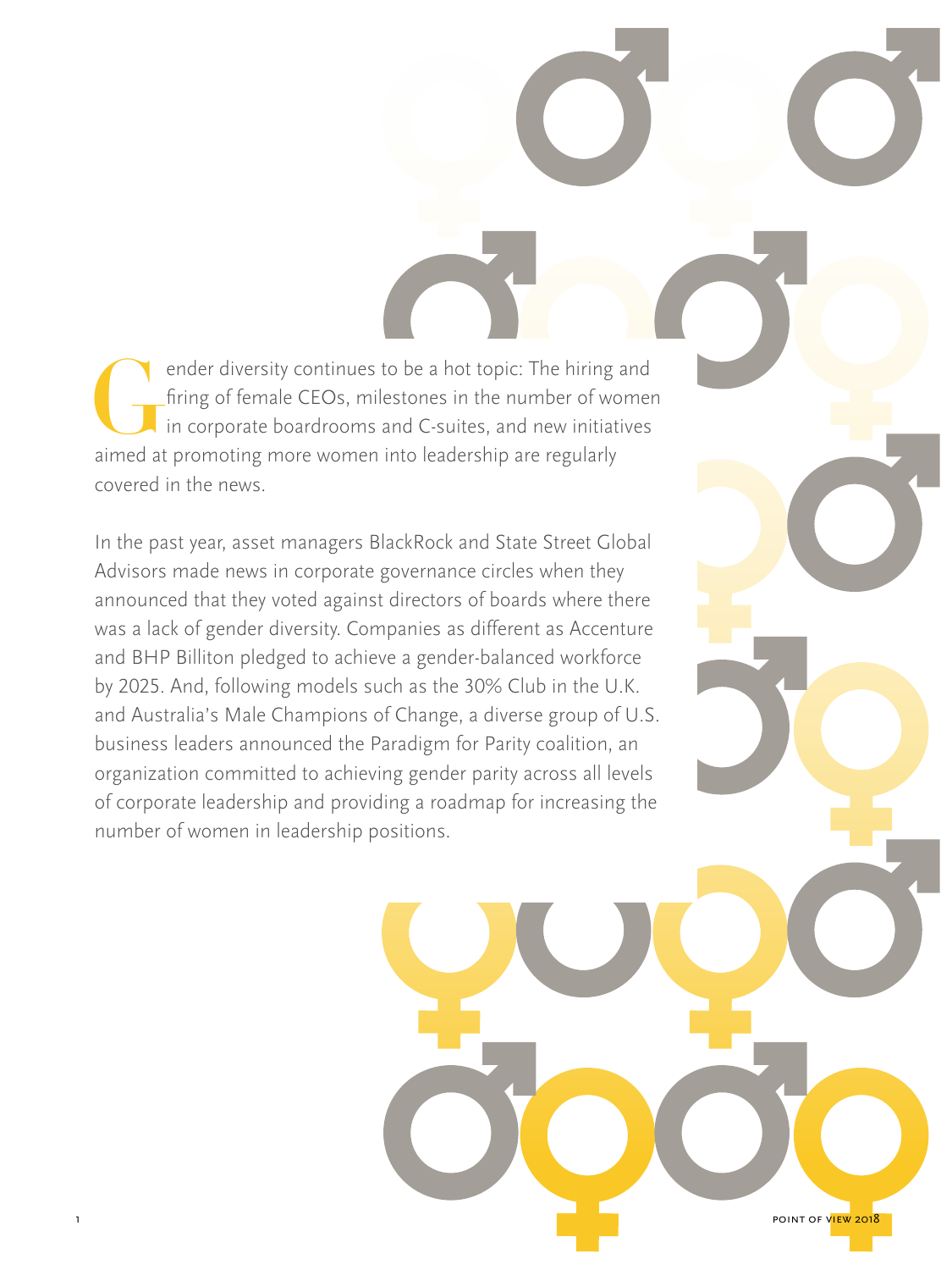In announcing these kinds of initiatives, organizations point to the value of gender diversity in improving productivity and financial performance. McKinsey found that companies in the top quartile for gender diversity were 15 percent more likely to have financial returns above their respective national industry medians.1 BlackRock said diverse boards "make better decisions" in explaining its decision to push boards on gender diversity. When announcing its workforce parity initiative, BHP Billiton said operations with a more diverse workforce had lower injury rates and better engagement, adhered more closely to work plans and were more likely to meet production targets. Meanwhile, research from MIT Sloan School of Management found that teams with more women perform better and have more collective intelligence.<sup>2</sup>

And, yet, in spite of these initiatives and the fact that it has been decades since women began entering the workforce in large numbers in many countries, women's progress in leadership is still mixed.

At the corporate board of directors level, Norway leads the pack in female representation; 45 percent of directors of companies listed on the Oslo Stock Exchange are women. While the push to increase the number of women on boards there was initiated by government fiat, it appears to have created a critical mass that became self-sustaining, given that the current percentage is higher than that required by law. The story is different elsewhere. Among more than 20 countries in Asia, Europe, Latin America and North America for which Spencer Stuart tracks the composition and other governance trends of major companies, female representation on corporate boards exceeds 30 percent in only five of those countries.

Women aren't progressing much faster on leadership teams. A Grant Thornton survey<sup>3</sup> of 5,500 businesses in 36 economies found that women hold 25 percent of senior business roles globally. This represents an increase of one percentage point from 2016 and only six percentage points over the 13 years of the study. Furthermore, the percentage of businesses globally with no women in senior management rose from 33 percent in 2016 to 34 percent in 2017. The survey found few women in the most senior corporate roles; only 12 percent of CEOs and 19 percent of CFOs are women. While 23 percent of HR directors are female, women serve in less than 10 percent of the global COO, CMO, corporate controller and sales director roles.

Study after study finds greater numbers of women "disappearing" at each successive level of most organizations. A LeanIn.Org and McKinsey & Company4 study of 132 companies in the U.S. illustrated this phenomenon. For every 100 women promoted to manager, 130 men are promoted. By the time women reach the SVP level, they hold just 20 percent of line roles, which are most likely to lead to the C-suite.

In our work, we see a range of postures on promoting female leadership, with some companies not prioritizing it at all and others establishing robust programs addressing gender parity at every career stage, with the goal of moving more women into senior roles. Based on our work and conversations with leaders from companies that are active in promoting diversity, the most effective approaches do the following six things.

<sup>1 &</sup>quot;Diversity Matters." McKinsey & Company. February 2015.

<sup>2</sup> Anita Woolley, Thomas W. Malone and Christopher F. Chabris. "Why Some Teams Are Smarter than Others." *New York Times*. January 18, 2015.

<sup>3</sup> *Women in Business:* New Perspectives on Risk and Reward. Grant Thornton. March 2017.

<sup>4</sup> *Women in the Workplace 2016*. LeanIn.Org and McKinsey & Company. September 2016.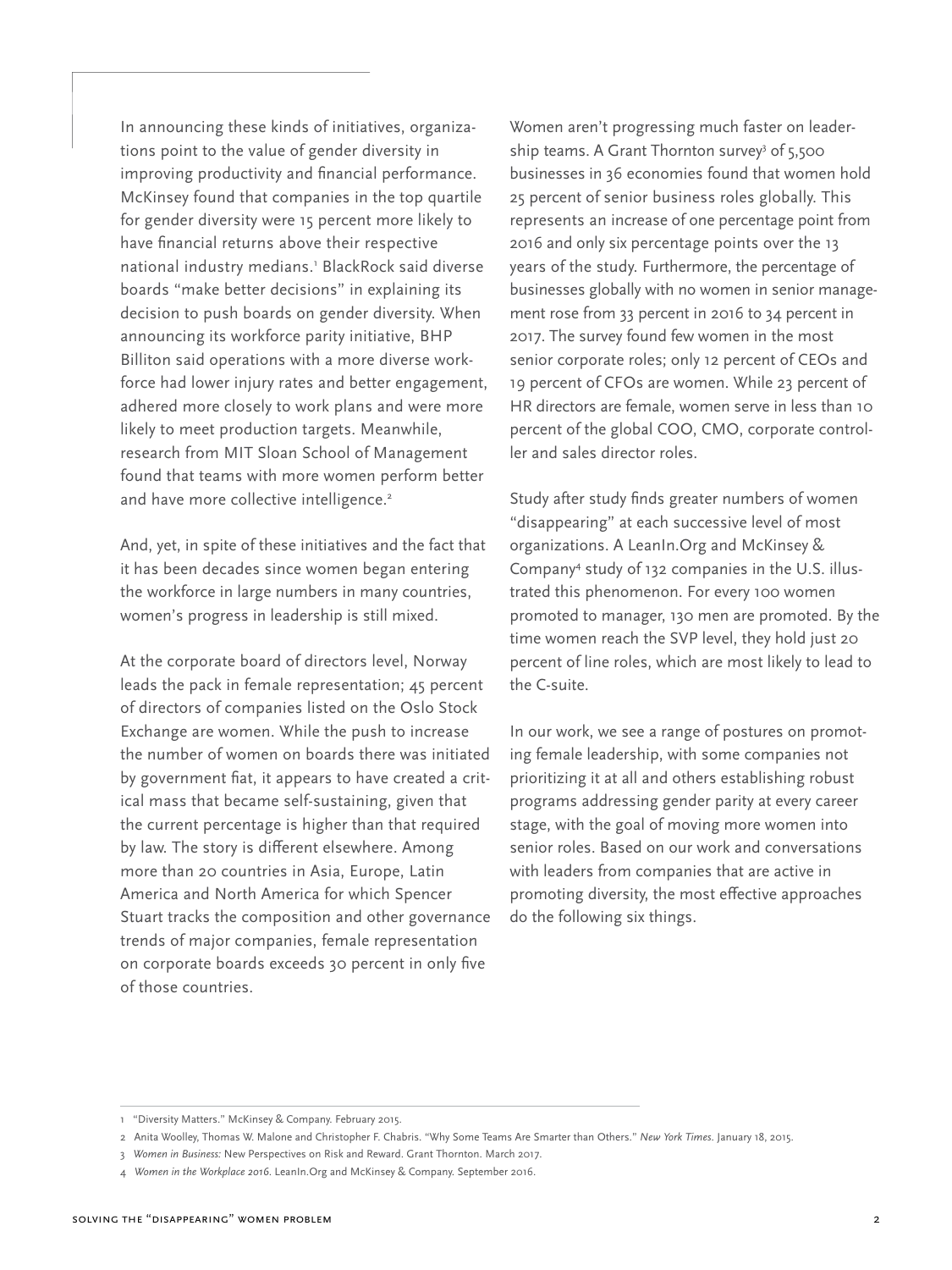# "I don't think anything happens by accident. You have to have an intent to change ..."

#### Signal the importance of gender diversity from the top

Evidence shows that increasing diversity requires clear and consistent support from the CEO and senior management, and male leaders generally.

"It is so important to set the tone from the top," said Ellyn Shook, chief leadership & human resources officer for Accenture. CEO Pierre Nanterme is one of three sponsors of the firm's Women's Executive Leadership program, which helps prepare women for P&L roles and ensures they have sponsors to support their career advancement. "Pierre is an outspoken advocate for diversity. Our board promotes diversity; at every board meeting, we report on our progress on making the company more diverse," said Shook. "We don't do this just because it is the right thing to do. It is also because we know that our diversity makes us smarter and more innovative as an organization, and bringing innovative solutions to our clients is the very essence of what we do. We cannot effectively execute our strategy without having diversity."

Julia Steyn, vice president of urban mobility programs and Maven at General Motors Corporation, recalls GM CEO Mary Barra bringing together the senior women in the company and challenging them to think about how to encourage women to develop women behind them. "I don't think anything happens by accident. You have to have an intent to change, and this senior leadership team and the leadership team before have had the intention to move the needle on diversity and the behaviors of the company," said Steyn. "Mary is very proactive about it, not only from the top-down, but she engages everybody in the company for this change, and that's really important."

#### **Improving the odds:** How to increase the number of women in the candidate pool

When looking outside for talent — whether working with a search firm or overseeing the search directly — companies should strive for a process that produces a diverse slate and doesn't unintentionally exclude women. A few specific recommendations:

- $\geq$  Use gender-neutral language in scope, job description and presentation materials.
- > Include women in client and search teams.
- **Embrace a wider and deeper universe of target companies and prospects.**
- $\triangleright$  Drive agreement on a common vernacular about what the best talent looks like which means the capabilities needed for success (versus non-relevant but familiar markers).
- $\gg$  Work to have multiple female options on candidate slates.
- $\geq$  Be prepared for a longer search and to address needs such as the relocation of spouses or childcare.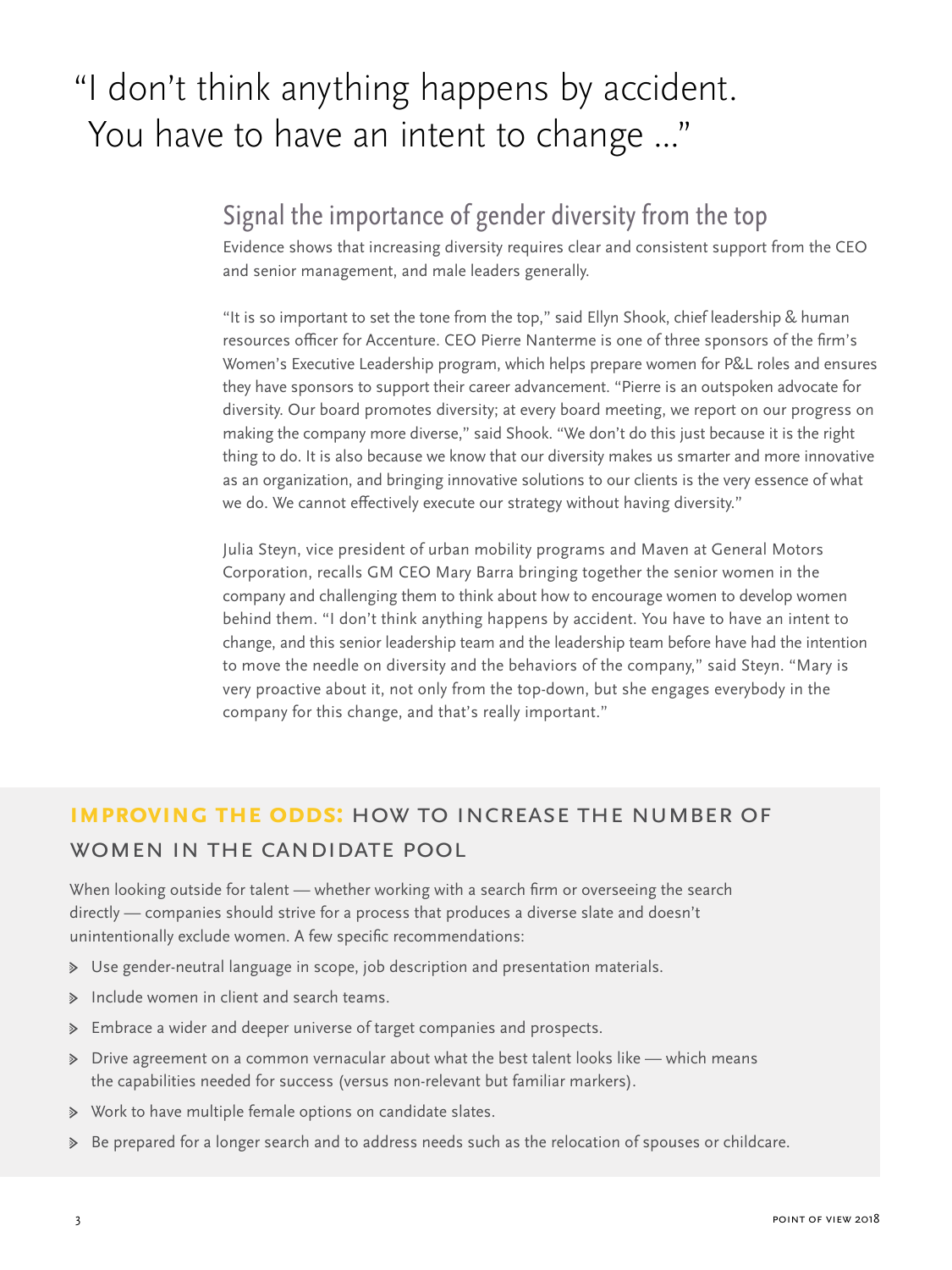# to raise your profile 7 ways

## What women can learn from men's networking habits

In our experience, men often behave differently in some important ways that help themselves — and other men — advance their careers. To position themselves for more senior posts, women may benefit from taking a few pages from their playbook:

**Don't wait until you're "ready."** Women are more likely to think they must have all the qualifications to be considered for a role, but no candidate checks every box. If you're interested in the role and meet 70 percent of the requirements, go for it.

**Take a chance.** It's not unusual for a woman to ask, "How do I know if I'll like it?" More openness to change — and, in particular, the willingness to pursue P&L experience — can help you take steps vital to your career growth.

**Negotiate for yourself.** Women may be great at negotiating for their company or on behalf of someone else, but not always for themselves. Identify your top priorities and don't hold back in communicating them.

#### **Talk to us even when you're not looking for**

**a job.** Men are much more likely to answer and return our calls. Women often assume they should only speak with a recruiter when they are actively looking for a new role. By cultivating relationships with recruiters, you can learn about avenues of advancement that may not be on your radar.

**Promote yourself and other women.** Even if they have no interest in a role, men will often tell us, "I'm not looking, but here are the names of five of my friends." And these friends typically are other men. Women need to be more vocal about their career aspirations so they are top of mind when new opportunities arise. In addition, develop and mentor up-and-coming women and be willing to suggest qualified women you know for leadership roles.

**Expand your network.** Participate in formal programs and organizations aimed at improving gender diversity. Joining a nonprofit board can also widen your circle of contacts.

#### **Don't overlook informal support**

**mechanisms.** Building a personal cabinet of advisers can be valuable in helping you navigate your career or re-engage after an absence from the industry. In a similar vein, don't be afraid to ask for help, additional resources or advice.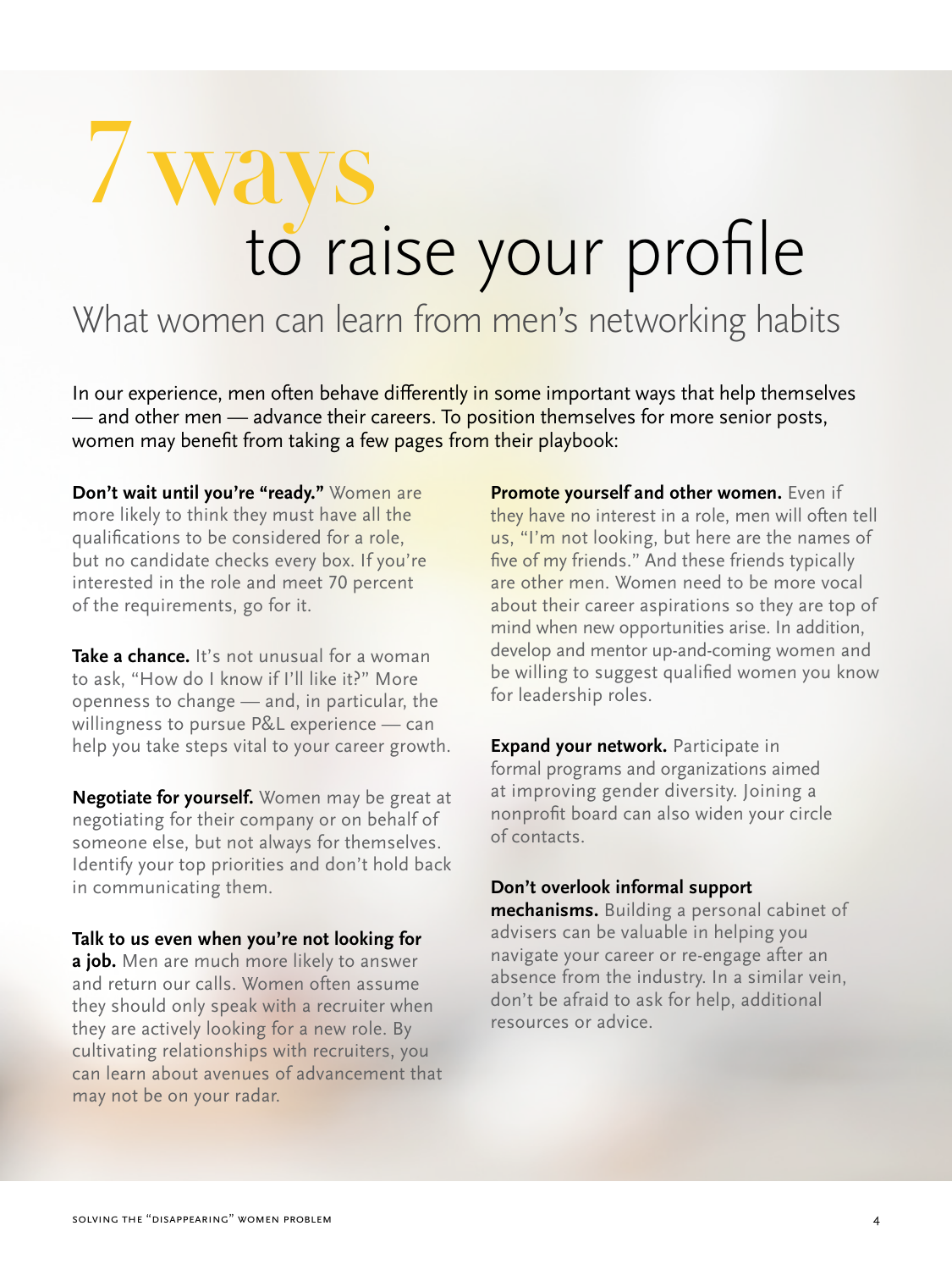#### Remove unconscious bias in assessment

Women can find themselves at a disadvantage in hiring or promotions when subjective measures such as "gravitas" are used to evaluate candidates for senior roles — like the 5'2" female executive being compared to the 6'-plus male candidate on their "presence."

Biases need not be active and conscious to have a negative effect in leadership populations. Small — and unconscious — biases in assessment can add up, leaving fewer women in the running at each successive phase of a search or succession process, and make it less likely that a woman will be selected for key roles. Consider a study featured in *Harvard Business Review* that found that when there was only one woman in a pool of four finalist candidates, her odds of being hired were statistically zero. Adding just one more woman to the candidate pool significantly increased the chances that a woman would be hired, in effect by creating a new status quo.5 The study's authors theorized that having only one woman in a pool of finalists highlights how different she is from the norm, potentially making the woman feel like a riskier choice for decision makers. Furthermore, when that minor bias occurs at every level of promotion, the differences at the top become clearer. Even a relatively minor 10 percent bias (55-45 percent) will create a 3-to-2 bias after merely two rounds of selection, and nearly 2-to-1 after a third.

To remove the biases that disadvantage women, organizations should use a structured assessment approach that focuses on how well executives align with the specific capabilities, leadership style and expertise required for success in the role. This starts with a determination of the context in which the executive will operate and the objectives for the role. From there, it is possible to define the specific capabilities that will be important for success and assess candidates against those criteria. An assessment approach that incorporates several rigorous, objective methods will provide multiple perspectives on executives and minimize opportunities for bias.

Women can find themselves at a disadvantage in hiring or promotions when subjective measures such as "gravitas" are used to evaluate candidates for senior roles  $-$  like the  $5'2''$  female executive being compared to the 6'-plus male candidate on their "presence."

> 5 Stefanie K. Johnson, David R. Hekman and Elsa T. Chan. "If There's Only One Woman in Your Candidate Pool, There's Statistically No Chance She'll Be Hired." *Harvard Business Review*. April 26, 2016.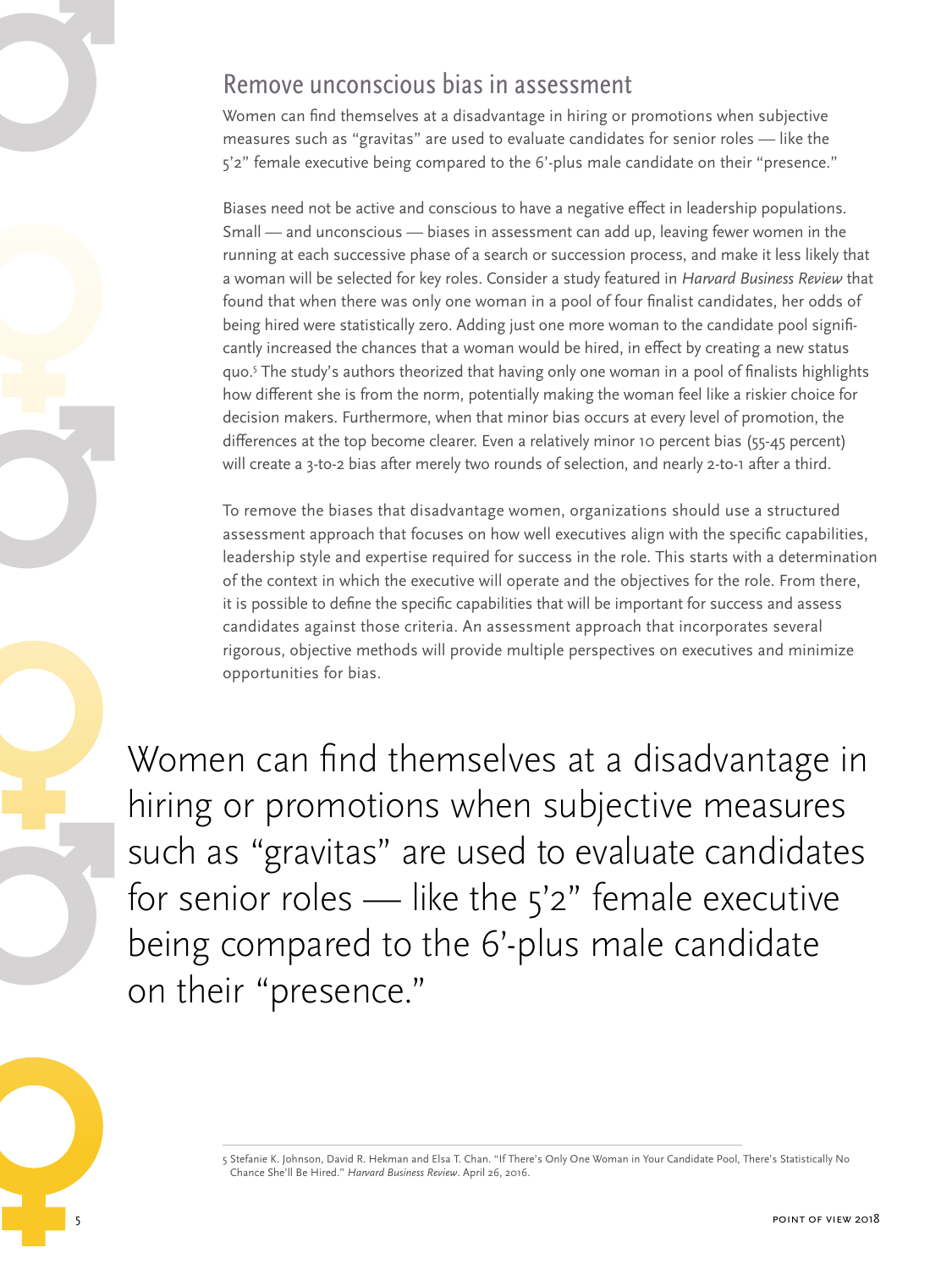When interviewing internal or external candidates for leadership roles, then, they may ask questions meant to find personal connections. ... But "sameness" is not the same as culture fit, and using it as a proxy for culture fit can put women at a disadvantage over time.

> The Spencer Stuart assessment approach incorporates methods that are proven to be among the least biased approaches to assessment, including assessments of capabilities and Executive Intelligence®. By scoring executives on a core set of six leadership capabilities — such as driving results or strategic thinking — we can compare individuals to one another and to the requirements of the role. And, in fact, when we examine the scores by gender on these leadership capabilities, we find virtually identical results between men and women. Similarly, men and women scored the same on Executive Intelligence, which is core to our measurement of executive potential. In short, there is no reason for there to be fewer women in senior leadership roles based on Executive Intelligence or capabilities.

#### Use data, not assumptions, to evaluate culture fit

Too often, when people think about how an individual fits with a team or organizational culture, they think in terms of similarities in backgrounds or interests — someone they recognize based on their own experience. When interviewing internal or external candidates for leadership roles, then, they may ask questions meant to find personal connections — does the candidate play golf or have mutual friends, for example — as a way to get a feel for how individuals will fit in with the group.

But "sameness" is not the same as culture fit, and using it as a proxy for culture fit can put women at a disadvantage over time.

To avoid this problem, organizations should have a thoughtful and data-driven understanding of their corporate culture and what it means to the performance of the business, as well as the tools to evaluate how candidates for leadership roles fit with the culture the company has or is building.

We use a framework that evaluates organizational culture and individuals' personal style on two dimensions — how they respond to change and how people work with one another. This framework, which includes eight distinct cultural styles, can be used to evaluate organizational culture and understand how an individual executive is likely to align with — and shape — that culture. With such tools, organizations can look at the real drivers of culture fit, such as whether the person is more likely to thrive in a more stable or more flexible environment, or whether the person prefers to collaborate with others or work independently.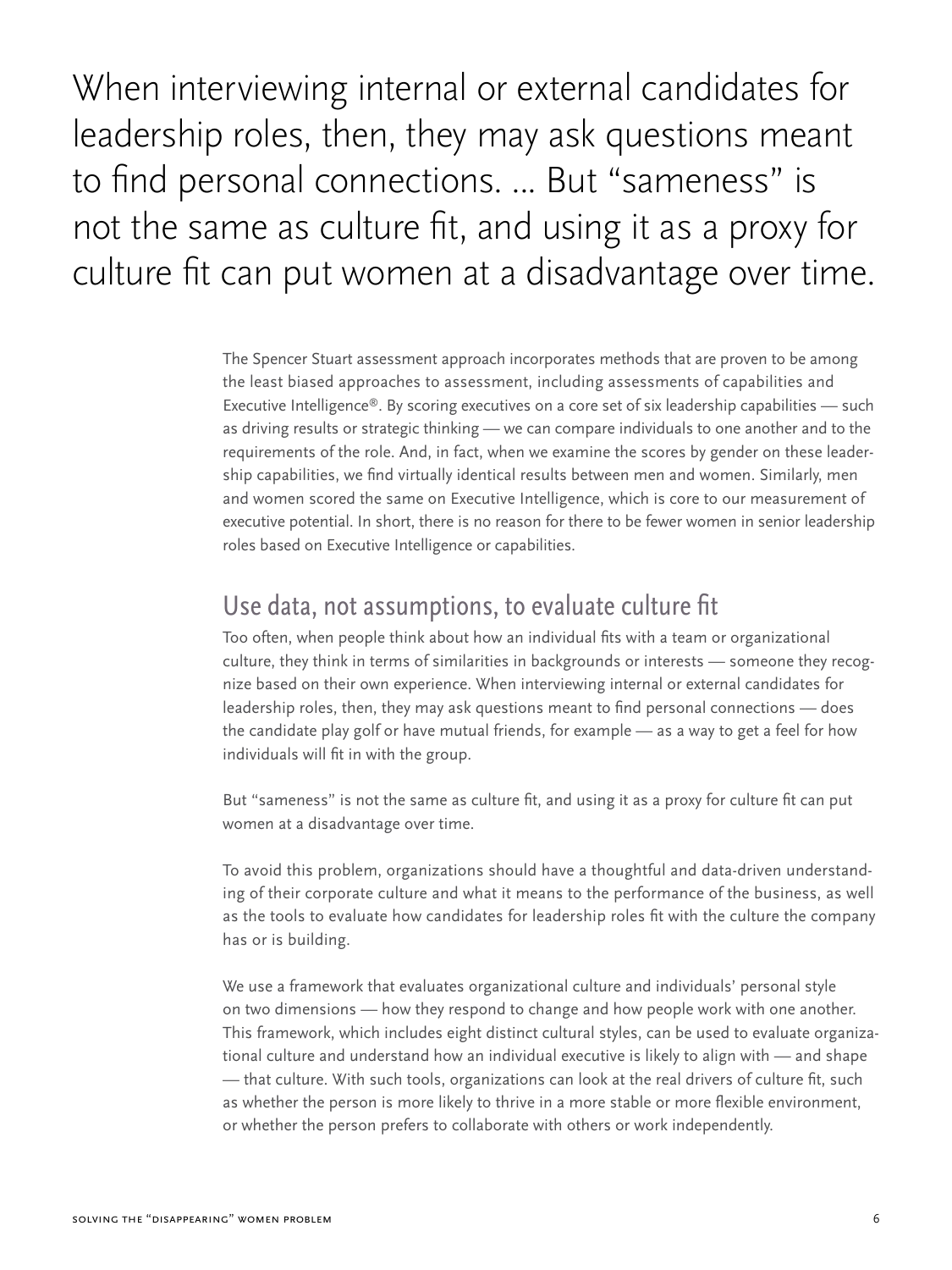## "Our CEO said, 'When you come, I'm going to make sure you're successful.' That's pretty powerful coming from a CEO."

#### Provide support for women in leadership roles

Making progress on gender equality requires not just that women be placed in senior roles, but also that they are successful in them. Especially for organizations hiring women from outside the company — and, sometimes, from outside the industry — supporting their integration through focused onboarding plans is essential. Newly hired female leaders should be encouraged to tap into influence networks and be provided with insight about the culture and how to navigate it. Organizations can set women up for success once they are hired by identifying mentors or peer mentors who can answer questions and help them navigate company- or industry-specific issues. Women also should be encouraged to build an intra-company network and get involved in the broader community to ensure they gain a foothold.

At Lear, all of the candidate slates for the most senior roles must include at least two women and/or minorities. When Lear hired six new vice presidents from the outside last year — half women — the company adopted a high-touch process for supporting new hires in their transition, said Jeneanne Hanley, vice president of Global Surface Materials for Lear Corp. and chair of AutomotiveNEXT, an industry group committed to advancing the careers of women in automotive. The organization's commitment to the success of women hired from the outside started with the CEO, Matt Simoncini.

"Our CEO said, 'When you come, I'm going to make sure you're successful.' That's pretty powerful coming from a CEO. When they got here, they were supported from the very beginning," said Hanley. "They were hired because they're talented, and it's a reflection on the rest of the company if we can't take on new talent and help them be successful. So it's a really different take on it."

#### Make work/life flexibility available for everyone, not just women

Ironically, good-intentioned initiatives meant to provide women more work/life balance and flexibility can hurt women in the long run, when they have the effect of placing them outside the "norm." A better approach is to think about creating a workplace that is more flexible about how and where work is performed — for everybody. Accenture, for instance, made an "in-town" program for new parents mandatory for both women and men so that women would not be perceived as being less career-oriented by taking advantage of it.

Adopting a more flexible mindset about how work gets done is likely to become more important for employers in the future, as younger generations of workers expect more freedom to balance their professional and personal priorities. Surveys of millennials have found that they are more likely to quit jobs because of a lack of flexibility or benefits such as paid parental leave.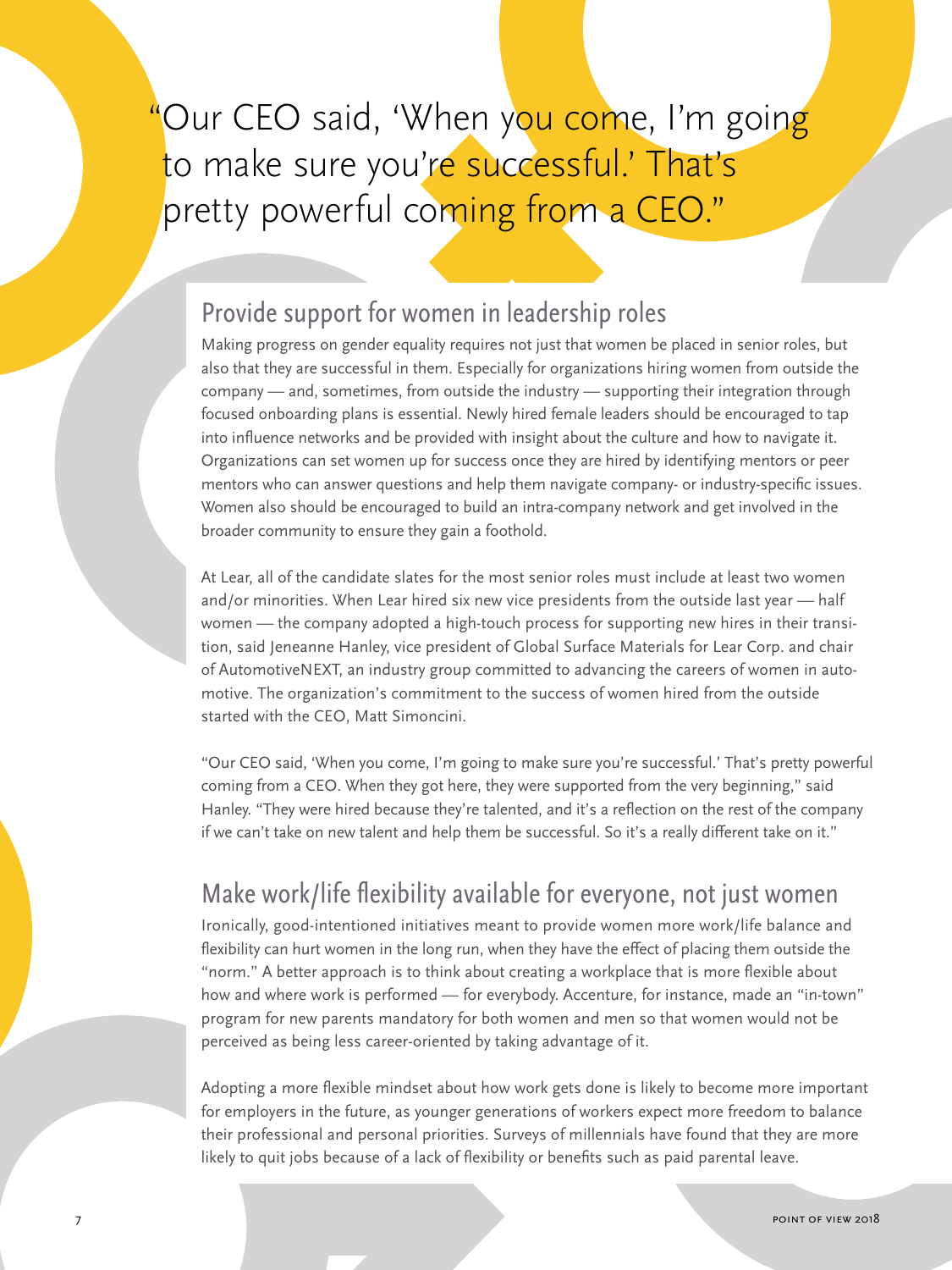#### Be bold

To truly transform the composition of a company's workforce and leadership, organizations have to be willing to disrupt the status quo. Accenture, for example, changed its approach to promoting managing directors after noticing that it was promoting women at a slower rate than men. "At the time, we were promoting 21 percent women. The changes got us to 30 percent in two years, now we're closer to 50/50. This was key to keeping women moving up, to make sure we had a pipeline of women moving up into senior roles and didn't lose them at the first major promotion point," said Shook. "People were supportive because we showed them the data, and we had our very public aspirations to point to." The firm has taken other steps as well, such as hiring talented women from the outside even when there isn't an obvious opening, and assigning men and women in equal numbers to the CEO Circle, a group of "up-and-coming" managing directors who advise the CEO, to ensure the company's decisions reflect both male and female points of view.

"You can't just work harder. You really need to disrupt, take a hard look in the mirror," said Shook.

Holding the organization and individual leaders accountable for gender targets is another important tool for change. Tactics include publicly sharing diversity statistics and goals, measuring female recruitment and retention efforts, and requiring leaders to develop diverse teams and successors.

"When you have a diversity initiative, what you're doing is challenging the leadership team to pick a woman or to pick another diverse candidate and sponsor them. You're saying in effect, 'Which woman are you going to sponsor?'" said Hanley. "It's not just about picking a diverse individual because, ultimately, you are responsible for building and developing a high-performing team. You need to get results, so you have to be finding diversity and talent and lock it in to power the team. I feel very lucky that a few men during my career saw something in me. And I will tell you, I felt very responsible to deliver on the chance that they gave me."

Sponsors should encourage the women they mentor to seek out jobs with P&L responsibility, and women should recognize that they may need to push themselves out of their comfort zone and be aggressive about going after P&L experience, a critical stepping stone for C-suite or board opportunities. Building relationships and networking also are critical. "Women sometimes think putting their heads down and just being really, really good, and doing a better job than the next person is all they need to do," said Hanley. "Especially in the upper echelons, relationships and networking mean so much. At senior levels, it's about senior-level executives making a call about the handful of people that they trust to run the company."

EV espite ongoing attention to the issue of gender disparity in leadership, progress<br>for women remains mixed. With greater numbers of women "disappearing" at<br>successively higher levels of many organizations, companies that for women remains mixed. With greater numbers of women "disappearing" at successively higher levels of many organizations, companies that want to increase the number of women in leadership roles need strong advocacy from the CEO, an assessment approach that minimizes bias and assumptions about culture fit, support for women hired from the outside and a willingness to take bold actions.

#### Authors

**Janine Ames** (Stamford) and **Christina Coplen** (Chicago). **Stephen Kelner** (Boston) contributed.